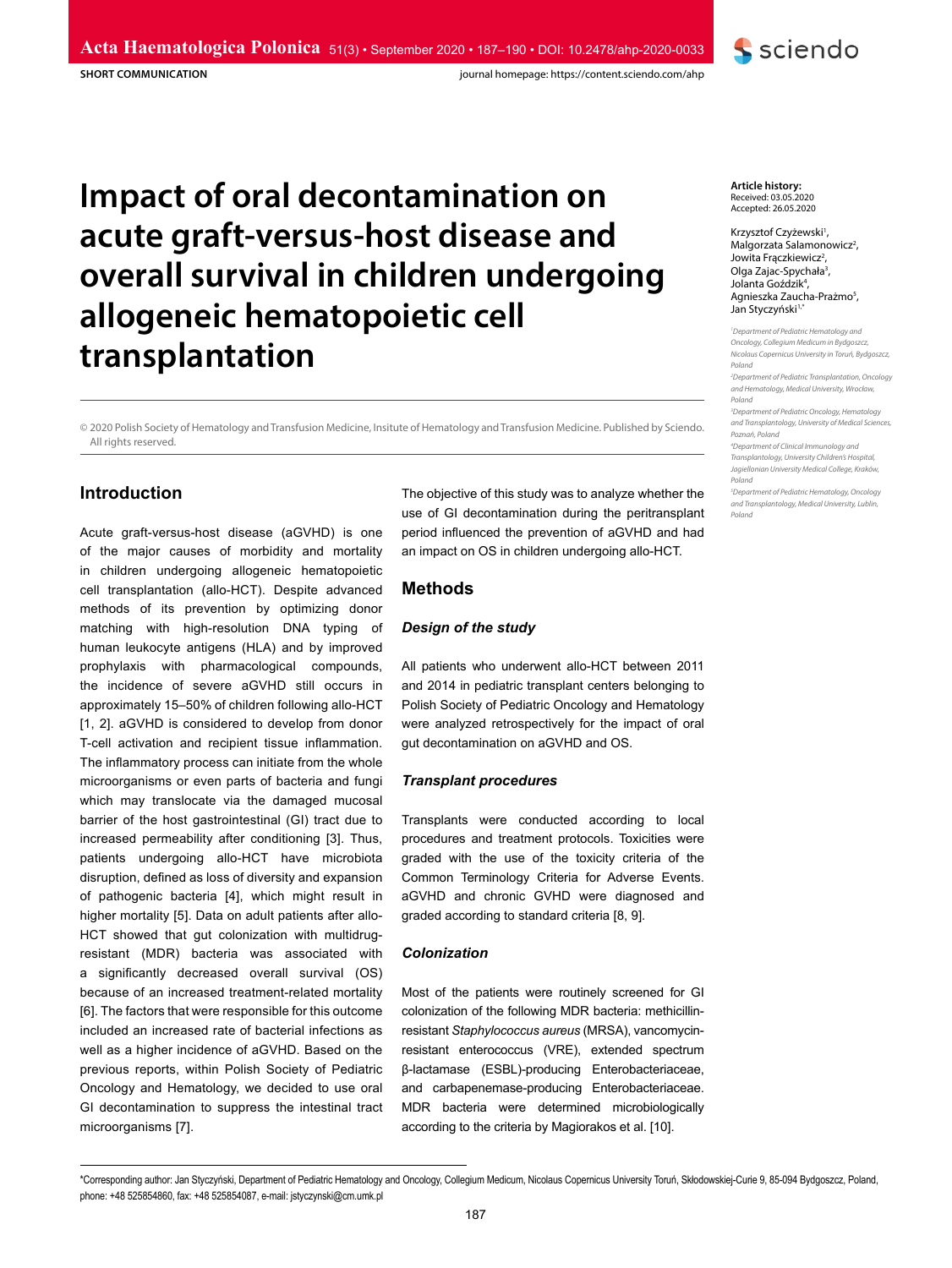#### *Prophylaxis of infections*

All patients stayed in a transplant ward with protective environment from the beginning of conditioning until about 1 month after HCT [11, 12] and standard of care was applied including prophylaxis of infections and supportive therapy. Most children were nonselectively given antimicrobials for suppression of potentially pathogenic gut bacteria, except those with inability to swallow the drugs. Oral GI decontamination was performed with the use of various drugs including oral ciprofloxacin, metronidazole, colistin, gentamicin, rifaximin, or rarely other compounds. The decontamination was started with the beginning of conditioning and usually finished between neutrophil engraftment and hospital discharge after allo-HCT. For antifungal prophylaxis, up to 2014 fluconazole was usually administered, and later posaconazole or voriconazole was used. Acyclovir was applied for prophylaxis of herpes simplex/varicella-zoster (HSV/ VZV) infections until 1 year after HCT. Preemptive monitoring and treatment strategy were performed for cytomegalovirus (CMV) and Epstein–Barr virus (EBV) reactivation. Prevention of *Pneumocystis jiroveci* pneumonia (PcP/PjP) was done with cotrimoxazole after neutrophil recovery until the end of immunosuppressive therapy.

## *Bioethical issues*

All parents provided informed consent for allo-HCT, data analysis, and publication. Collection of rectal swabs was a standard practice in all hospitalized transplant patients according to the local guidelines. This study was approved by the Local Bioethical Committee as a part of a project of analysis of infectious complications in patients undergoing oncological or transplant treatment.

## *Statistical analysis*

The primary end point of this study was OS after allo-HCT. Deaths from any cause were considered events. Surviving patients were censored at the last follow-up examination or at the date of subsequent allo-HCT. Occurrence of aGVHD was a secondary end point. Incidence of aGVHD was calculated using the cumulative incidence method. Survival estimates were calculated using the Kaplan–Meier method and compared by the log-rank test. The impact of the use of oral antibiotics used in gut decontamination on aGVHD was performed with a multivariate logistic regression analysis. All statistical analyses were performed using SPSS version 25.0 (SPSS Inc., Chicago, IL).

# **Results**

## *Demographics*

Total number of 459 children (176 girls and 283 boys) at median age 9.3 years (range: 0.1–18) after allo-HCT were included in this study. Children were treated for acute leukemia (n = 343), lymphoma  $(n = 19)$ , MDS  $(n = 23)$ , nonmalignant disorders  $(n = 47)$ , and other diseases (n = 26), and 74.9% of patients were in complete remission. Myeloablative conditioning was applied in 73.8% of HCTs. The source of graft was peripheral blood in 52.9%, bone marrow in 44.7%, and cord blood in 2.4%. Graft was obtained from matched family donor

in 25.7%, matched unrelated donor in 54.9%, mismatched unrelated donor in 22.6%, and haploidentical in 4.8%. GVHD prophylaxis was based on cyclosporin A in 92.6%, and rarely on tacrolimus or mycofenolate mofetil.

#### *Decontamination*

Decontamination with antibiotics was applied with 1–3 drugs (including combined or sequential administration) in 78% of children with oral ciprofloxacin (164 patients; 35.7%), metronidazole (86 patients; 18.8%), colistin (231 patients; 50.3%), gentamicin (92 patients; 20.0%), rifaximin (17 patients; 3.7%), or other compounds (15 patients; 3.2%).

#### *Outcomes*

The median time to neutrophil and platelet engraftment was 17 (range: 9–60) and 19 (range: 0–516) days, respectively. Mucositis occurred in 90.4% of patients, aGVHD in 43.4% including aGVHD II–IV in 55% of them. GI aGVHD occurred in 16.7% and cGVHD in 13.4% of 448 evaluable patients.

A 100-day and 1-year OS were 0.884 ± 0.015 and 0.787 ± 0.019, respectively. Decontamination had no impact on OS (*p* = 0.11), neither as a strategy nor for any individual drug. Also, decontamination had no impact on incidence of aGVHD  $(p = 0.3)$ , however, it significantly decreased incidence of GI aGVHD (*p* = 0.030) (Fig. 1). No impact of decontamination on incidence of other organ involvement, including acute skin GVHD, was found.

#### *Impact of antibiotics on GI aGVHD*

In a multivariate logistic regression analysis, any aGVHD increased occurrence of GI aGVHD (*p* < 0.001), while decontamination had inhibiting effect on GI aGVHD (*p* = 0.037). In analysis of drugs used in decontamination, the following antibiotics significantly contributed to decreased GI aGVHD: ciprofloxacin (*p* < 0.05), metronidazole (*p* < 0.05), colistin (*p* < 0.05), and gentamicin (*p* < 0.05).

# **Discussion**

This study was aimed to analyze the impact of gut decontamination on the development of aGVHD and OS in children after allo-HCT. Most of the patients transplanted in pediatric centers received oral decontamination with antibiotics. We have found that decontamination had no impact on OS and aGVHD incidence in this heterogeneous cohort of patients. However, we have shown that gut decontamination reduced the incidence of GI aGVHD. This observation supports gut decontamination before and after allo-HCT to reduce GVHD incidence and severity. Avoiding gut GVHD and mucositis might result in decrease of diarrhea episodes and lead to better tolerance of oral meals, less requirements for total parenteral nutrition, and improved overall quality of life.

It is already well-documented that the gut microbiome exerts immunomodulatory effect after allo-HCT [5, 13]. With respect to antibiotics, it has been shown previously that decontamination with the use of metronidazole before allo-HCT contributed to a decreased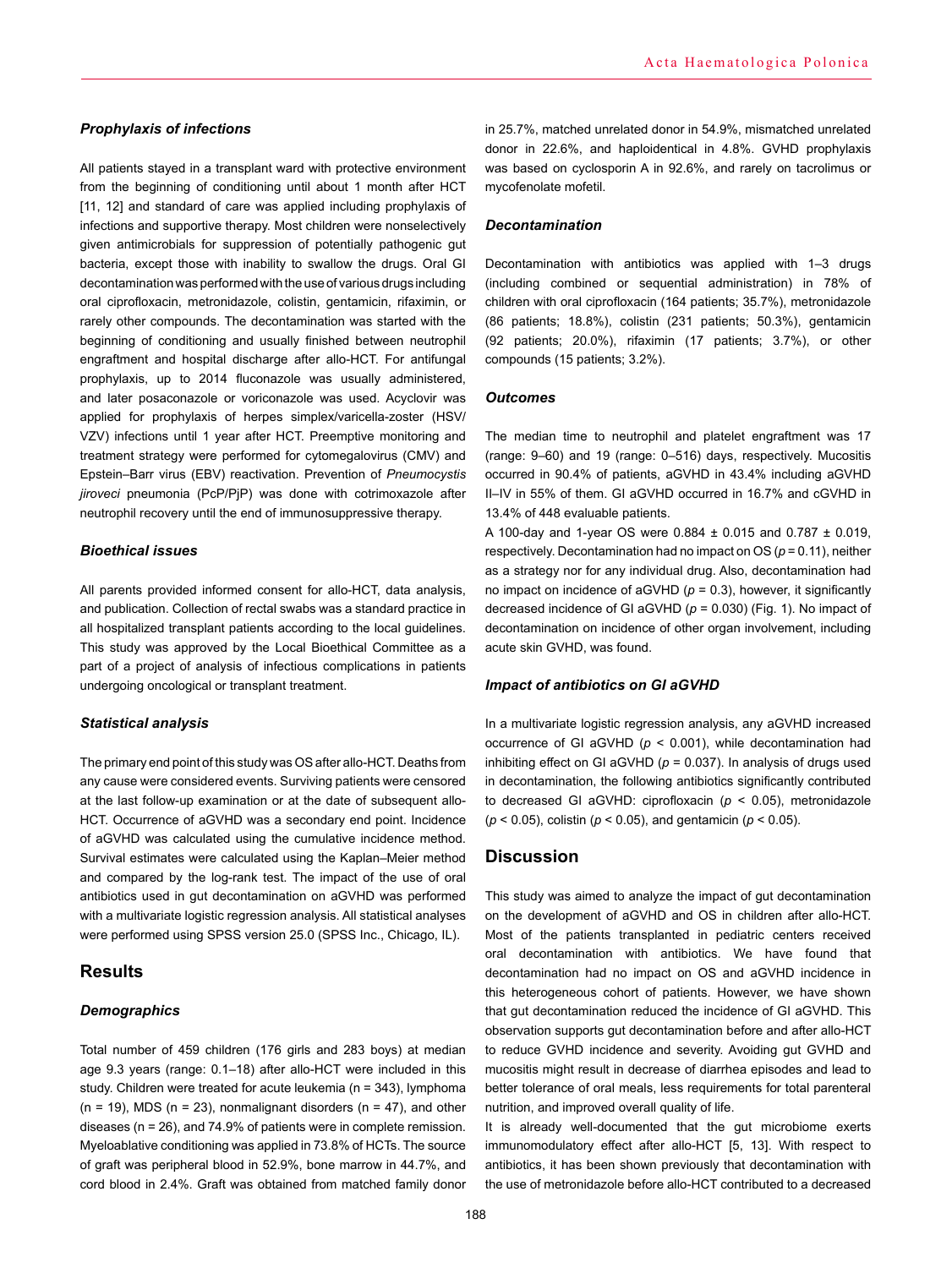

Fig. 1. Impact of decontamination on incidence of acute graft-versus-host disease: (A) overall and (B) gastrointestinal<br>.

incidence and severity of aGVHD [14]. However, recent studies linked the use of some antibiotic to the severity and incidence of GVHD: the use of piperacillin – tazobactam or imipenem – cilastatin has led to increased microbiota injury and resulted in increased GVHD severity [15]. Thus, altered gut microbiota, particularly absence or presence of specific bacteria, might be correlated with severity of GVHD and OS. Such findings supported the hypothesis of significant contribution of intestinal bacteria to aGVHD pathophysiology [15].

In our study, we have shown that apart from metronidazole, ciprofloxacin, colistin, and gentamicin might also reduce incidence of acute gut GVHD. Nevertheless, we did not analyze the impact of oral antibiotics on incidence of chronic GVHD, as in the case of chronic GVHD the influence of many immunological factors should also be taken into account. This manuscript presents results of preliminary analyses. Detailed analysis of impact of specific antibiotics is planned by our team.

Gut colonization in patients qualified to treatment with allo-HCT probably results from the development of drug-resistance mechanisms during numerous lines of antibiotic treatment used in the treatment of infectious and febrile complications of intensive chemotherapy. This can lead to dissemination of infection including sepsis. Prevention of such complication should be regarded as a standard practice in these severely immunocompromised patients. Although association between intestinal microbiome and transplant outcomes has not been univocally proven, we have shown that oral gut decontamination decreases the incidence of acute gut GVHD.

#### *Acknowledgment*

The authors thank anonymous reviewer for effort to improve the quality of this paper.

#### *Authors' contributions*

JS – study design and administrative support. JS, KC – data analysis and interpretation, statistical analysis, and manuscript writing. All authors – provision of important clinical data, data checkup, and final approval.

#### *Conflict of interest*

All authors declared no conflict of interest related to this study.

#### *Financial support*

None.

## *Ethics*

The work described in this article has been carried out in accordance with The Code of Ethics of the World Medical Association (Declaration of Helsinki) for experiments involving humans; EU Directive 2010/63/ EU for animal experiments; Uniform requirements for manuscripts submitted to biomedical journals.